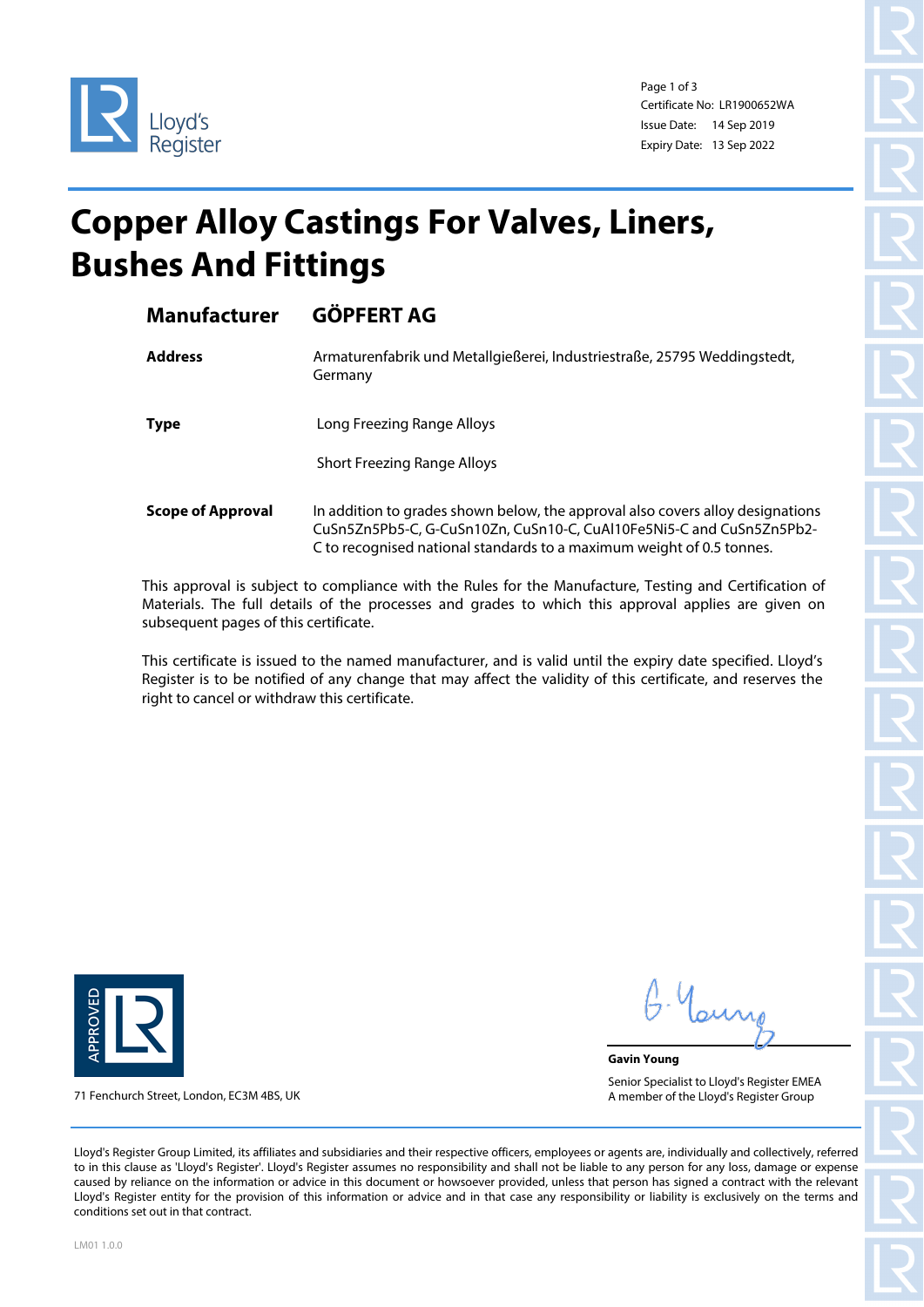

Page 2 of 3 Certificate No: LR1900652WA Issue Date: 14 Sep 2019 Expiry Date: 13 Sep 2022

## **Copper Alloy Castings For Valves, Liners, Bushes And Fittings**

| <b>Copper Alloy</b><br><b>Castings for Valves,</b><br><b>Liners, Bushes and</b><br><b>Fittings</b> | <b>Aluminium bronze</b>  | <b>Grades</b> | <b>Maximum Weight</b> | <b>Units</b>  |
|----------------------------------------------------------------------------------------------------|--------------------------|---------------|-----------------------|---------------|
| As cast                                                                                            |                          | CuAl10Fe5Ni5  | 0.50                  | <b>Tonnes</b> |
| <b>Copper Alloy</b><br><b>Castings for Valves,</b><br><b>Liners, Bushes and</b><br><b>Fittings</b> | Gunmetal                 | <b>Grades</b> | <b>Maximum Weight</b> | <b>Units</b>  |
| As cast                                                                                            |                          | CuSn10Zn2     | 0.50                  | <b>Tonnes</b> |
| <b>Copper Alloy</b><br><b>Castings for Valves,</b><br><b>Liners, Bushes and</b><br><b>Fittings</b> | <b>Leaded bronze</b>     | <b>Grades</b> | <b>Maximum Weight</b> | <b>Units</b>  |
| As cast                                                                                            | $\overline{\phantom{a}}$ | CuSn5Pb9      | 0.50                  | <b>Tonnes</b> |
| As cast                                                                                            |                          | CuSn9Pb15     | 0.50                  | <b>Tonnes</b> |
| As cast                                                                                            |                          | CuSn10Pb10    | 0.50                  | <b>Tonnes</b> |
| As cast                                                                                            |                          | CuSn5Pb20     | 0.50                  | <b>Tonnes</b> |
| <b>Copper Alloy</b><br><b>Castings for Valves,</b><br><b>Liners, Bushes and</b><br><b>Fittings</b> | <b>Leaded gunmetal</b>   | <b>Grades</b> | <b>Maximum Weight</b> | <b>Units</b>  |
| As cast                                                                                            |                          | CuSn5Pb5Zn5   | 0.50                  | <b>Tonnes</b> |
| As cast                                                                                            |                          | CuSn7Pb3Zn3   | 0.50                  | <b>Tonnes</b> |
| <b>Copper Alloy</b><br><b>Castings for Valves,</b><br><b>Liners, Bushes and</b><br><b>Fittings</b> | <b>Phosphor bronze</b>   | <b>Grades</b> | <b>Maximum Weight</b> | <b>Units</b>  |
| As cast                                                                                            |                          | CuSn10P       | 0.50                  | <b>Tonnes</b> |



71 Fenchurch Street, London, EC3M 4BS, UK

Lloyd's Register Group Limited, its affiliates and subsidiaries and their respective officers, employees or agents are, individually and collectively, referred to in this clause as 'Lloyd's Register'. Lloyd's Register assumes no responsibility and shall not be liable to any person for any loss, damage or expense caused by reliance on the information or advice in this document or howsoever provided, unless that person has signed a contract with the relevant Lloyd's Register entity for the provision of this information or advice and in that case any responsibility or liability is exclusively on the terms and conditions set out in that contract.